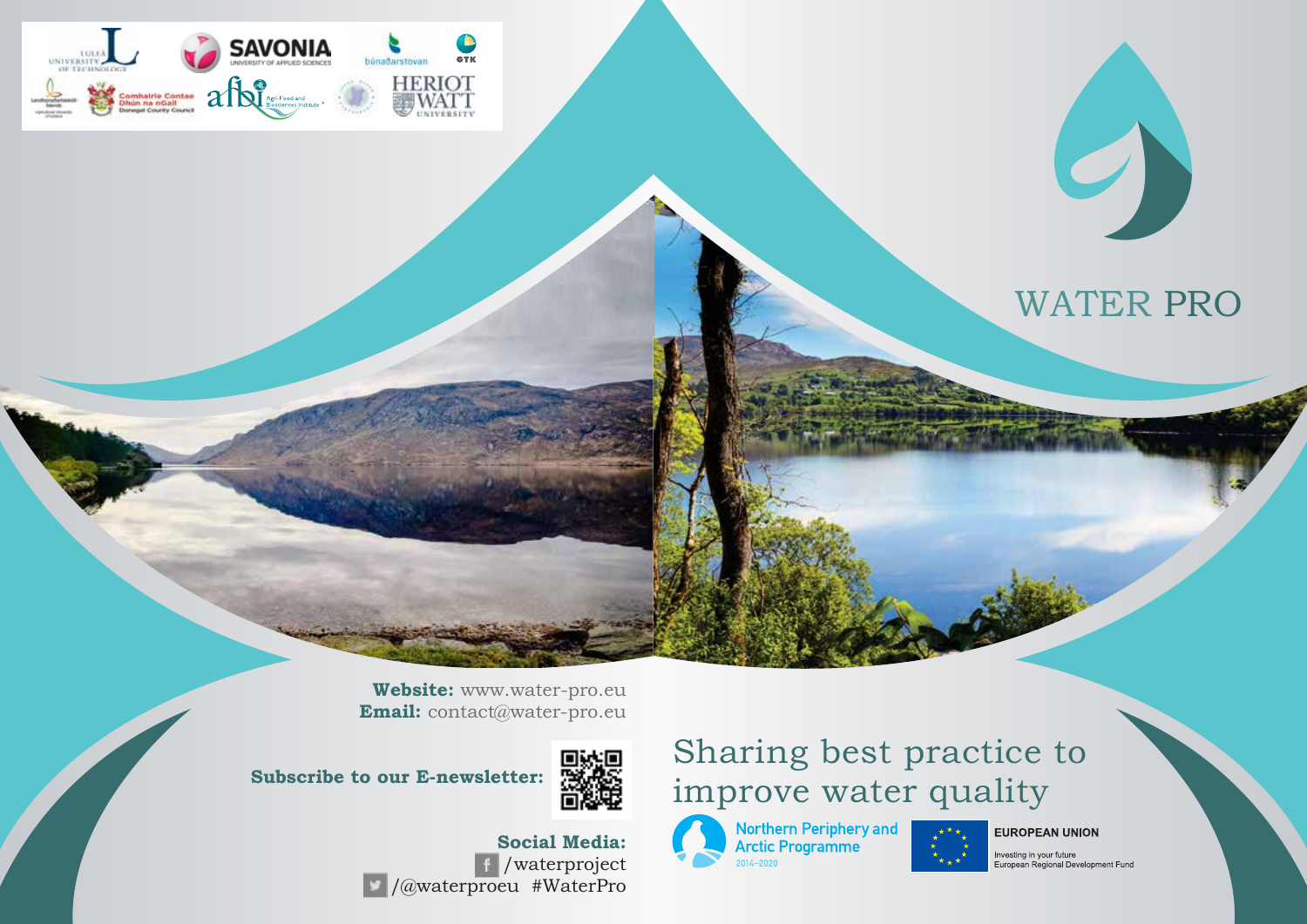### **The Challenge**

The expertise in water and stormwater runoff management in the Northern Periphery and Arctic region is scattered and unequally distributed and needs to be strengthened in order to ensure continuous economic growth while protecting natural resources.

> The tight water quality targets set by the Water Framework Directive will require new and more comprehensive tools to prepare regional and local authorities and local communities for current and future challenges.

Given the lack of expertise, interdisciplinary and international collaboration is essential to enable knowledge transfer and stimulate innovation in good management practices.

## **Background**

While the agriculture and mining extractive industries are important sectors for the economy of Northern Periphery and Arctic areas, their activities cause significant risk to the vulnerable environment through water and land pollution.

Nutrients in agricultural runoff are one of the major contributors to eutrophication and algae blooms. Ammonium nitrate based explosives used in mining operations often result in nitrogen leachate via runoff.

Global climate change will increase the frequency of floods and water runoff volumes in Northern Periphery and Arctic areas increasing yet further the potential for pollution.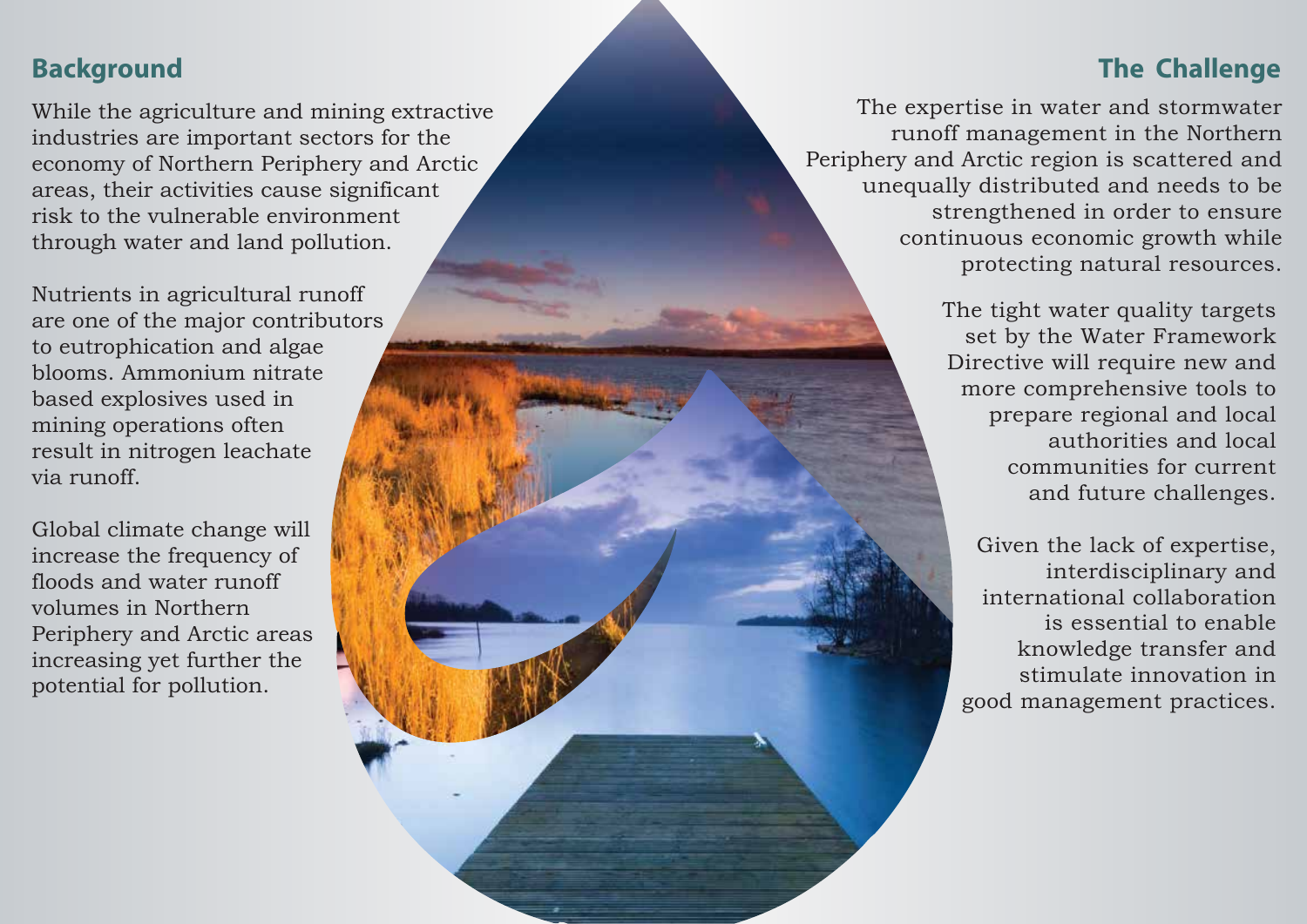The overreaching goal of WaterPro is to develop eco-efficient tools and models for water and storm runoff management practices and environmental protection for the Northern Periphery and Arctic sparsely populated region.

This will be done through development of a Tool-Box of good management practices and a communication platform for agriculture and mining extraction runoff management. In addition, several innovative, low cost practices will be implemented in actual pilot sites and their treatment and cost-efficiency evaluated.

The ultimate goal of WaterPro is to enhance the preparedness of responsible authorities and local resource users to protect the water quality of the Northern Periphery and Arctic region's coast and freshwater, protect human health and ecosystems and stimulate sustainable economic growth & development.

#### **The Goal Objectives**

Provide more eco-efficient runoff management tools and models in the Northern Periphery Area in anticipation of the worsening effects of climate change.

Provide a faster transfer of knowledge and develop wider cooperation within the Northern Periphery Area for improving runoff management systems and techniques.